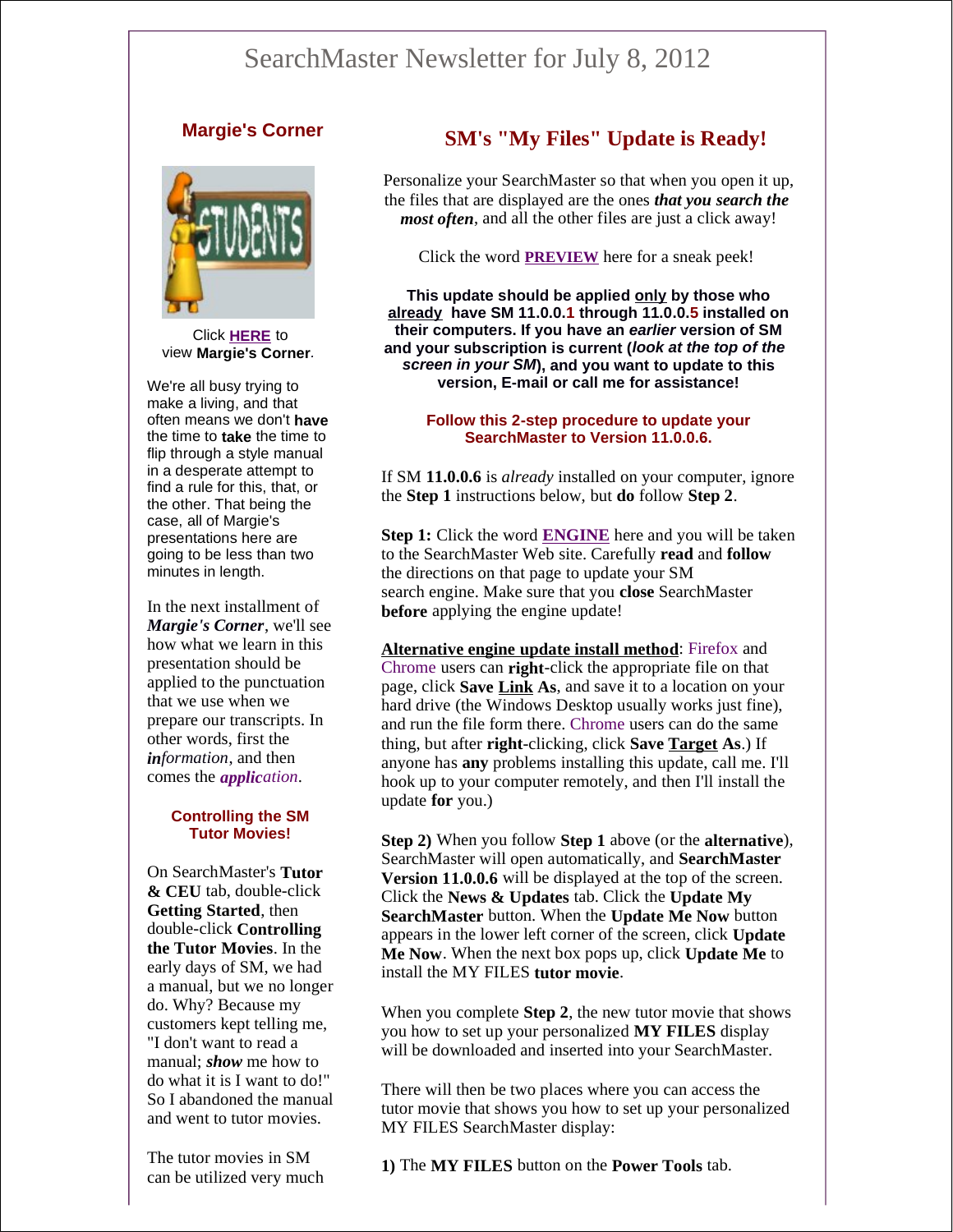like a manual, which is to say, you can stop the movie, restart the movie, move around in the movie, and you can do all that without once touching your mouse.

For instance, you have a tutor movie open. You're watching and you're listening, but now you want to temporarily stop the movie so you can do what you just saw me do. Easy. Press the space bar on your keyboard and the movie will stop. Click outside the borders of the movie, and it will be reduced down to the Windows Task Bar.

Do what you want to do. Then, to continue with the movie, click on its icon down on the Windows Task Bar and the movie will pop back up on the screen right where you left it. Press the space bar on your keyboard, and the movie starts playing.

How easy could it be? Knowing how to control the Tutor movies in SM is *essential* if you want to get the most out of all those movies that I spent so much time creating for you so that you could easily learn the program.

Check out that movie, friends. You'll be glad you did. Trust me.



**2)** On the **Tutor & CEU** tab, double-click **Power Tools**, then **double**-click **Setting Up Your Personalized MY FILES Display**.

## **"Jim Barker's Court Reporters Forum"**

As you may (or may not) have noticed, in the lower righthand corner of SearchMaster's main screen is text that says **Court Reporters Forum**. That text is actually an Internet link; and up until now, clicking that link would take you to Compuserve's **The Court Reporters** Web page. With the release of SM Version 11.0.0.**6**, clicking on that link will, instead, take you to **Jim Barker's Court Reporters Forum** on Facebook. There, we will be discussing any and all matters that pertain to court reporting: CAT systems, computers, English punctuation, realtime, the threats presented by electronic reporting, the powerful advances in technology that are going to dramatically affect the future of court reporting, etc., etc. Want to join us right now? Click **HERE**. If you're not already a member, click *Ask to Join*, and I'll unlock the door. (It's a *closed* Facebook page, the better to keep away pranksters, troublemakers, and other irritating unpleasantness that no one wants to deal with.)

## **SearchMaster's Facebook Page**

At the bottom right corner of SearchMaster's main screen, between the **E** and the **G** buttons, is a little Facebook link - the **f --** that will take you to SearchMaster's Facebook page. Up until now, I haven't done all that much with that page, but I'm going to start regularly posting tips, hints, and searching advice, as well as responding to commentary and inquiries by SM users. If you're a Facebook user and you have tech support-type questions, pop in and ask away. I will be monitoring the site on a daily basis and responding to any and all commentary and/or questions. (Oh, and when you go to the SearchMaster Facebook page, *please* click the "Like" button so you'll get updates in your Facebook News Feed.) And if you happen to be in the mood, you might even give SM a hearty *endorsement* while you're there! (Thank you.)

#### **Keep 'em Coming!**

Your contributions to SM's glossaries are *very* much appreciated, friends; so if you had to go to some *other* source to find what you *didn't* find in SearchMaster, please send me that reference so I can add it to the next update! The easiest way to do that is to click the little white tech support envelope in the lower right corner of SearchMaster's main screen (or you can just send an E-mail to **searchmaster.jim@gmail.com**).

# **Until next week, my friends, I leave you with these words from Mark Twain:**

*"The two most important days in your life: the day you*